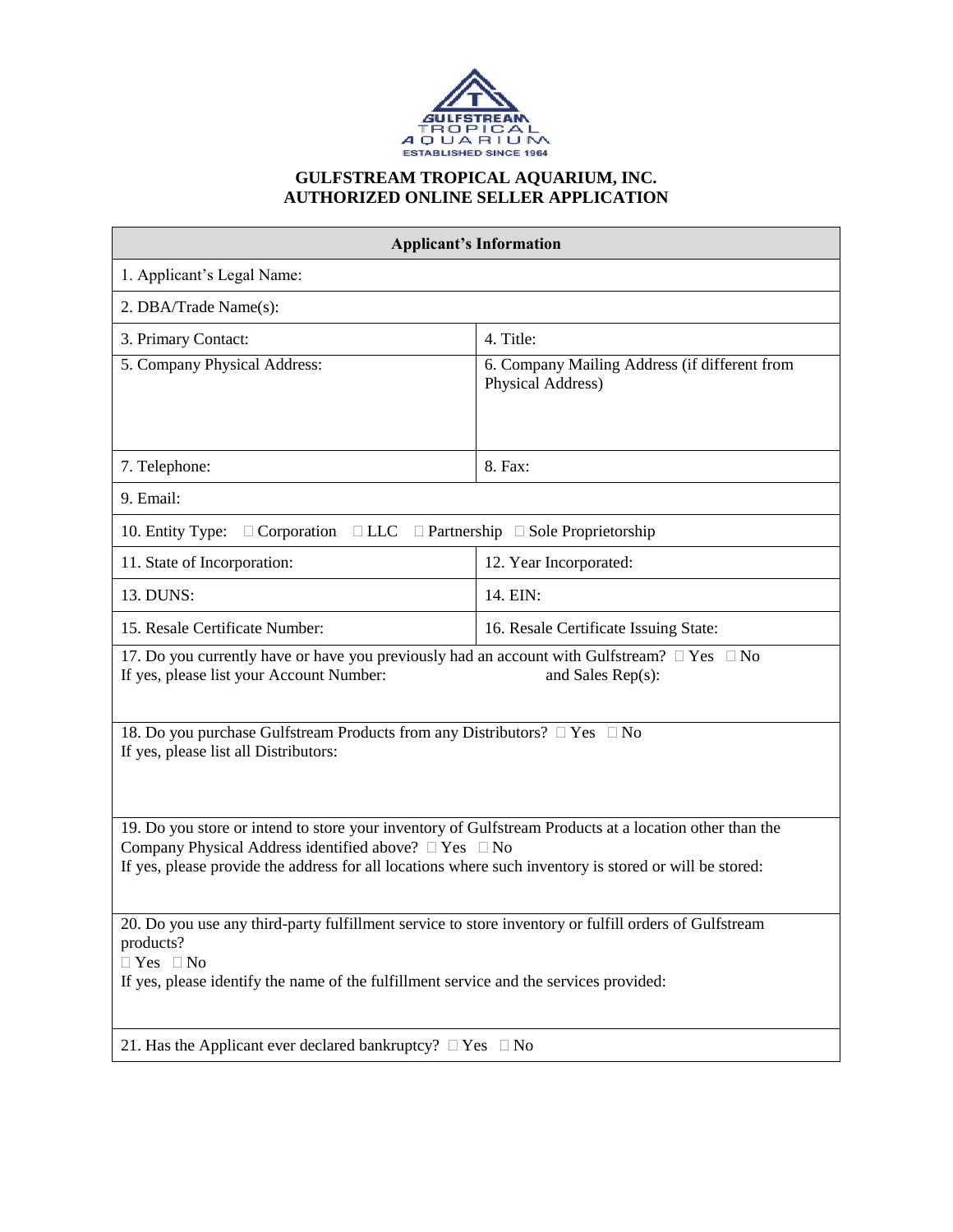22. Has any company in which any of the Applicant's principals have an ownership interest ever declared bankruptcy?

 $\Box$  Yes  $\Box$  No

23. Are there any pending lawsuits involving the Applicant?  $\Box$  Yes  $\Box$  No

*If you checked "Yes" in box 21, 22, or 23, please attach additional sheet(s) explaining these matters in detail.*

| <b>Application for Website Approval</b>                                                                                                                                                                                                                                       |                                    |  |
|-------------------------------------------------------------------------------------------------------------------------------------------------------------------------------------------------------------------------------------------------------------------------------|------------------------------------|--|
| <b>Requested Websites:</b> Please identify all websites where you wish to<br>market for sale and sell Gulfstream Products (one per line, exact spelling<br>required).<br><i>Example:</i> www.ABCStoreName.com<br>Example: Amazon.com/Storefront name "ABC Store"/ Merchant ID | <b>Gulfstream Use Only</b>         |  |
|                                                                                                                                                                                                                                                                               | $\Box$ Approved<br>$\Box$ Declined |  |
|                                                                                                                                                                                                                                                                               | $\Box$ Approved<br>$\Box$ Declined |  |
|                                                                                                                                                                                                                                                                               | Declined<br>$\Box$ Approved        |  |
|                                                                                                                                                                                                                                                                               | $\Box$ Declined<br>$\Box$ Approved |  |
|                                                                                                                                                                                                                                                                               | $\Box$ Declined<br>$\Box$ Approved |  |
|                                                                                                                                                                                                                                                                               | $\Box$ Approved<br>$\Box$ Declined |  |
|                                                                                                                                                                                                                                                                               | Declined<br>$\Box$ Approved        |  |
|                                                                                                                                                                                                                                                                               | $\Box$ Approved<br>$\Box$ Declined |  |
|                                                                                                                                                                                                                                                                               | $\Box$ Declined<br>$\Box$ Approved |  |
|                                                                                                                                                                                                                                                                               | Declined<br>$\Box$ Approved        |  |

**By submitting this Gulfstream Tropical Aquarium, Inc. Authorized Online Seller Application (the "Application"), Applicant acknowledges that authorization to sell on the Requested Websites is only granted once both Applicant and Gulfstream Tropical Aquarium, Inc. ("Gulfstream") have executed the attached Gulfstream Tropical Aquarium, Inc. Authorized Online Seller Agreement. Submitting this Application does not authorize Applicant to sell Gulfstream Products on the Requested Websites, and Gulfstream has no obligation to accept Applicant's request to sell Gulfstream Products on any or all of the Requested Websites. If Applicant is approved to sell Gulfstream Products on any or all of the Requested Websites, Applicant agrees that it will abide by the terms in the Gulfstream Tropical Aquarium, Inc. Authorized Online Seller Agreement with respect to any approved websites. Applicant indicates such agreement by signing the Gulfstream Tropical Aquarium, Inc. Authorized Online Seller Agreement below.**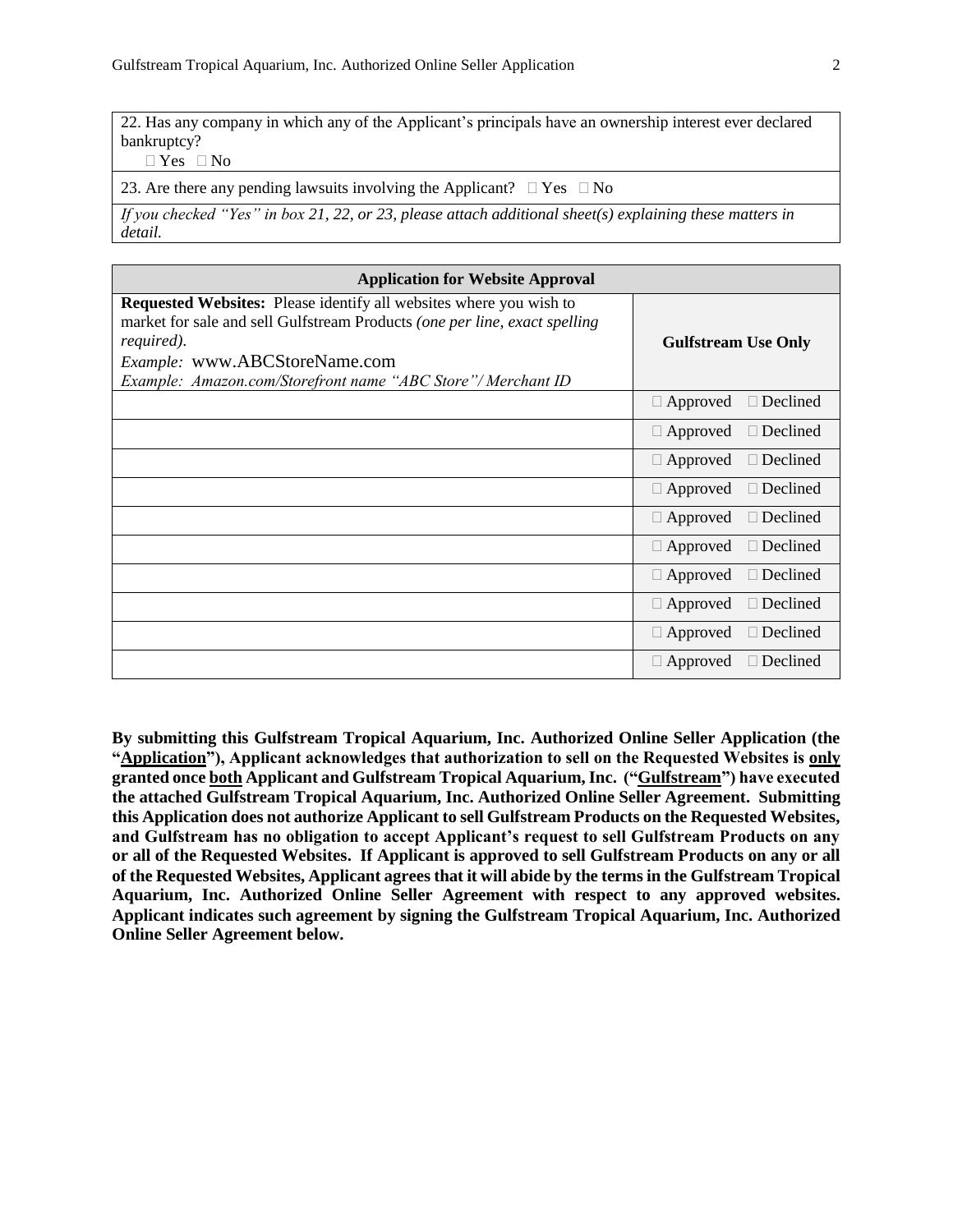

# **GULFSTREAM TROPICAL AQUARIUM, INC. AUTHORIZED ONLINE SELLER AGREEMENT**

This Gulfstream Tropical Aquarium, Inc. Authorized Online Seller Agreement (the "Agreement") is hereby entered into by and between Gulfstream Tropical Aquarium, Inc. ("Gulfstream") and the undersigned Seller ("Seller," "you" or "your") (collectively, the "Parties" and individually, a "Party"). The "Effective Date" of this Agreement is the date this Agreement is accepted by Gulfstream after being agreed to by you. You agree to this Agreement, and are deemed the "undersigned" by signing below.

1. **Modification of the Terms**. By entering into this Agreement, Seller affirms its agreement to adhere to the terms in the currently effective Gulfstream Tropical Aquarium, Inc. Authorized Distributor Policy, Gulfstream Tropical Aquarium, Inc. Authorized Reseller Policy, Gulfstream Tropical Aquarium, Inc. Authorized Retailer Policy, and Gulfstream Tropical Aquarium, Inc. Authorized Retailer Purchase Terms and Conditions, as applicable to Seller (the "Terms"). This Agreement supplements, amends, and is deemed incorporated into the Terms. Except as supplemented or amended pursuant to the terms and conditions in this Agreement, the Terms remain unchanged and in full force and effect as written. Unless otherwise defined herein, capitalized terms herein shall have the same meanings ascribed to them in the Terms.

# 2. **Authorization of Online Sales.**

(a) *Authorization of Online Sales.* Other than websites that may be defined in the Terms as "Permissible Websites," the Terms prohibit the sale of the Products on any website without Gulfstream's prior written consent. Execution by Gulfstream of this Agreement constitutes Gulfstream's consent, and the various provisions in the Terms pertaining to such prohibition are deemed amended in order to effectuate such approval. Subject to and to the extent provided by the terms and conditions herein, you may market for sale and sell Products solely and exclusively at the website(s) identified as approved by Gulfstream in the Application for Website Approval above or designated as Permissible Websites in the Terms (collectively, the "Authorized Websites"). You are prohibited from marketing for sale and/or selling Products on any other website.

## (b) *Authorized Websites.*

(i) Your Authorized Websites must be confined to the specific approved domain name(s) and/or screen name(s) or storefront name(s). In the construction of your domain name (including top-level domains and sub-domains) or any screen name or storefront name used on any Authorized Website, you may not use any Gulfstream product name or any trademark owned by or licensed to Gulfstream, nor any misspelling of any Gulfstream product name or trademark owned by or licensed to Gulfstream. Your Authorized Websites must not give the appearance that they are operated by Gulfstream.

(ii) You may not sell online anonymously. The full legal name, mailing address, email address, and telephone contact of your business must be clearly indicated on your Authorized Websites and must be included with any shipment of Products from your Authorized Websites.

(iii) At Gulfstream's request, you will reasonably cooperate in demonstrating and/or providing access to, and copies of, all web pages that comprise your Authorized Websites. In your marketing and descriptions on your Authorized Websites, all Product images and descriptions must be kept up to date. You must remove outdated Product images and descriptions.

(iv) Your Authorized Websites must have a mechanism for receiving customer feedback and you agree to use reasonable efforts to address all customer feedback received. You also agree to provide copies of any information related to customer feedback, including your responses, to Gulfstream for review upon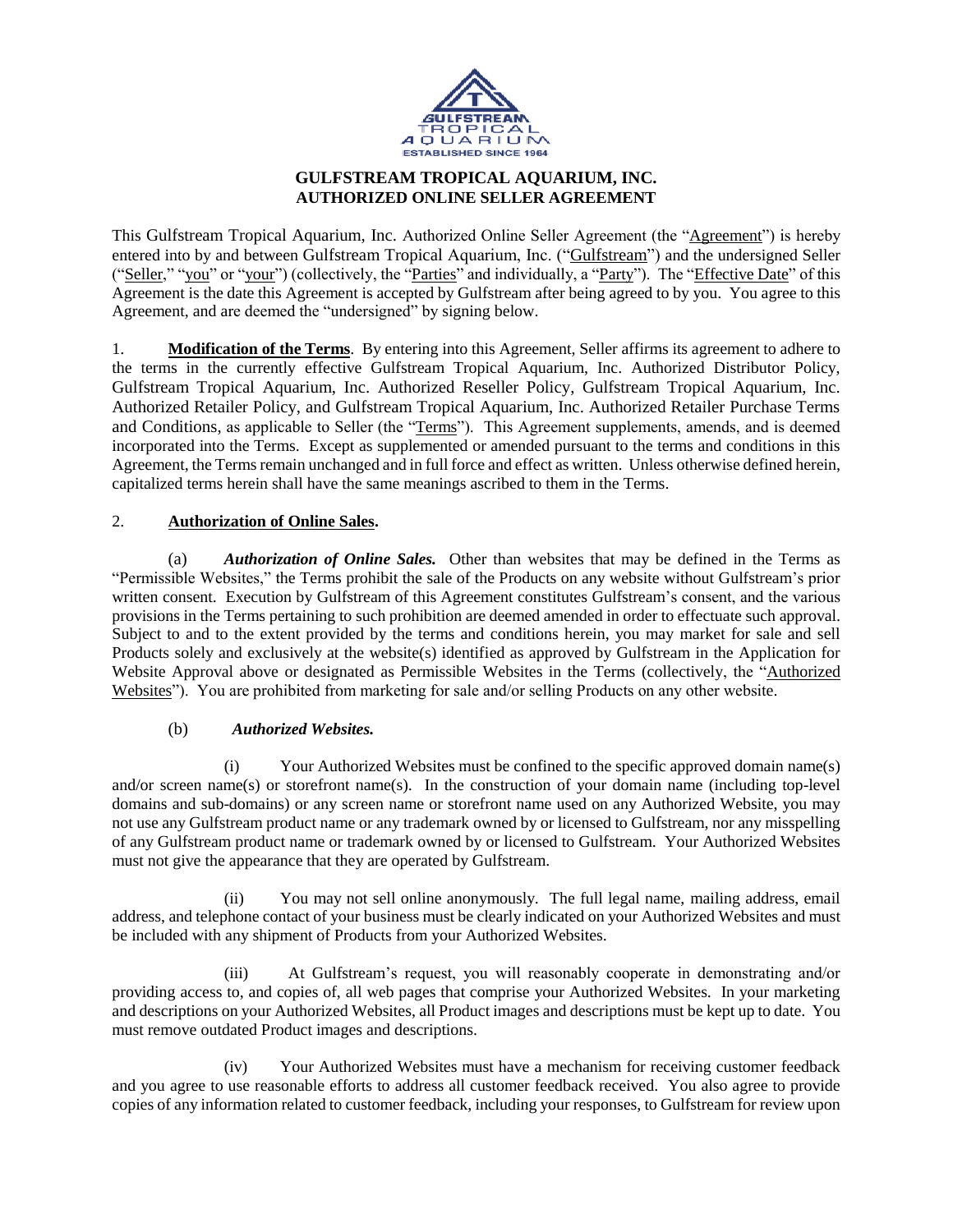request. Further, you agree to cooperate with Gulfstream in the investigation of any negative online product review associated with your sale of Products.

(v) You represent and warrant that as of the Effective Date and throughout the term of the Agreement, your Authorized Websites are and will remain in compliance with all applicable privacy and data security laws, regulations and industry standards including, but not limited to, the Payment Card Industry Data Security Standard ("PCI DSS"). You further represent and warrant that as of the Effective Date and throughout the term of the Agreement, you maintain detailed privacy policies and are, and will remain, in compliance with your privacy policies and the requirements of any contract to which you are a party. In addition, you represent and warrant that as of the Effective Date you have implemented and will maintain throughout the term of the Agreement written information security guidelines, which will include physical, administrative and technological controls designed to prevent the unauthorized access to, disclosure, destruction, or loss of personally identifying information.

(vi) You represent and warrant that your Authorized Websites are compliant and will maintain compliance with the World Wide Web Consortium Web Content Accessibility Guidelines 2.0 at the AA level, or, in the absence of a AA level standard, at the A level.

#### 3. **Product Fulfillment and Sales.**

(a) In your sales of Products from your Authorized Websites, you acknowledge and agree that you are responsible for all fulfillment to your individual customers, any applicable taxes associated with such individuals' purchases of Products, and any returns of Products.

(b) Unless separately authorized in writing by Gulfstream, Seller may not use any third-party fulfillment service to store inventory or fulfill orders for the Products. Under no circumstances shall Seller fulfill orders in any way that results in the shipped Product coming from stock other than the Seller's.

(c) Seller agrees not to represent or advertise any product as "new" that has been returned or repackaged.

4. **Intellectual Property.** Gulfstream grants you a non-exclusive, non-transferable, revocable, limited license to use those Gulfstream trademarks, trade names, service marks, logos, and trade dress separately authorized in writing by Gulfstream (collectively for this Agreement, "Gulfstream IP") solely for purposes of performing marketing under this Agreement on your Authorized Websites; provided, however, Gulfstream may review and approve your intended or current use of such Gulfstream IP at any time, without limitation. You acknowledge that you own no right, title, or interest in any of the Gulfstream IP except as granted herein. This license shall be revoked immediately upon termination of this Agreement. Your use of Gulfstream IP shall be in conformance with any guidelines that may be provided by Gulfstream and must be commercially reasonable as to the size, placement, and other manners of use.

5. **Termination.** Gulfstream, in its sole and absolute discretion, may terminate its approval for you to market and sell Products at one or all of your Authorized Websites, and you must cease all such marketing and sales immediately on the applicable Authorized Website(s) upon receiving notice of such termination. Upon termination of your approval to market and sell Products at one or more Authorized Websites, your authorization to use Gulfstream IP on such websites shall be revoked. Gulfstream may terminate this Agreement with written notice at any time. On termination of your status as an Authorized Distributor, Authorized Reseller, or Authorized Retailer pursuant to the Terms, this Agreement shall terminate automatically, and you must immediately cease all marketing and sales of Products on your Authorized Websites.

6. **Availability of Injunctive Relief.** If there is a breach or threatened breach of Sections 2 (Authorization of Online Sales), 3 (Product Fulfillment and Sales), 4 (Intellectual Property), or 5 (Termination) of this Agreement, it is agreed and understood that Gulfstream will have no adequate remedy in money or other damages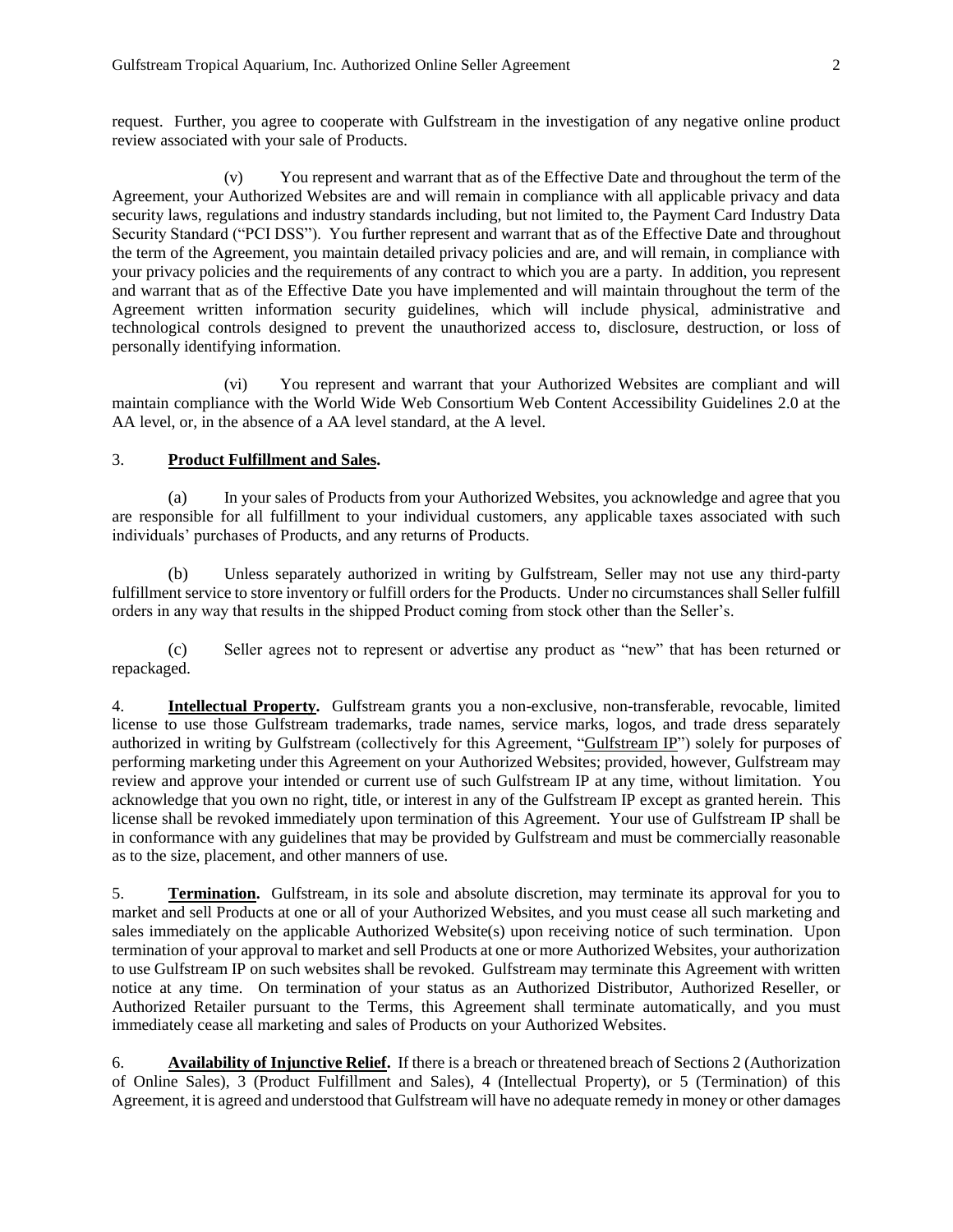and accordingly shall be entitled to injunctive relief and other equitable remedies; provided, however, no specification in this Agreement of any particular remedy shall be construed as a waiver or prohibition of any other remedies in the event of a breach or threatened breach of this Agreement. No failure, refusal, neglect, delay, waiver, forbearance, or omission by Gulfstream to exercise any right(s) herein or to insist upon full compliance by Seller with Seller's obligations herein shall constitute a waiver of any provision herein or otherwise limit Gulfstream's right to fully enforce any or all provisions and parts thereof.

#### 7. **Miscellaneous.**

(a) Gulfstream reserves the right to update, amend or modify this Agreement upon written notice to Seller. Unless otherwise provided, such amendments will take effect immediately and Seller's continued use, advertising, offering for sale, or sale of the Products on the Authorized Websites following notice of the amendments will be deemed Seller's acceptance of the amendments.

(b) No waiver of any breach of any provision of this Agreement shall constitute a waiver of any prior, concurrent, or subsequent breach of the same or any other provisions hereof, nor shall it constitute a course of dealing and no waiver shall be effective unless made in writing. If any provision of this Agreement is held contrary to law, the remaining provisions shall remain valid.

(c) This Agreement may not be assigned or transferred by Seller without the prior, written consent of Gulfstream. Gulfstream is entitled to assign this Agreement, in whole or in part, without Seller's consent to any Gulfstream-affiliated company or to any entity to which Gulfstream sells, transfers, conveys, assigns, or leases all or substantially all of its rights and assets with respect to the development, production, marketing, or sale of the Products. This Agreement is intended for the benefit of the Parties and their permitted assigns, and no other person will be entitled to rely upon this Agreement or be entitled to any benefits under this Agreement.

(d) This Agreement, the Terms and their attachments, if any, constitute the entire agreement between the Parties regarding the contemplated transactions and supersedes all prior agreements and understandings between the Parties relating to the sale of the Products online.

(e) The descriptive headings and sections of this Agreement are inserted for convenience only, and shall not control or affect the meaning or construction of any of the provisions hereof. Should any provision of this Agreement require judicial interpretation, it is agreed that the court interpreting or construing the same will not apply a presumption that the terms hereof will be more strictly construed against one Party by reason of the rule of construction that a document is to be construed more strictly against the Party who itself or through its agent prepared the same, it being agreed that all Parties, directly or through their agents, have participated in the preparation or negotiation hereof.

(f) This Agreement may be executed in any number of counterparts, each of which shall be an original, but all of which together shall constitute one instrument.

8. **Governing Law and Venue.** The terms of this Agreement and any dispute arising under it shall be governed by, construed, and enforced in accordance with the laws of the State of Florida, without regard to its choice of law rules. In the event of a dispute over the terms or performance under this Agreement, Seller expressly submits to personal jurisdiction and venue in the federal or state courts of record in Broward County, Florida.

9. **Waiver of Jury Trial. TO THE FULLEST EXTENT PERMITTED BY APPLICABLE LAW, THE PARTIES EACH HEREBY IRREVOCABLY AND EXPRESSLY WAIVE ALL RIGHT TO A TRIAL BY JURY IN ANY ACTION, PROCEEDING, OR COUNTERCLAIM (WHETHER BASED UPON CONTRACT, TORT, OR OTHERWISE) ARISING OUT OF OR RELATING TO THIS AGREEMENT OR ANY OF THE TRANSACTIONS CONTEMPLATED HEREBY OR THEREBY OR THE PARTIES' ACTIONS IN THE NEGOTIATIONS, ADMINISTRATION, OR ENFORCEMENT**